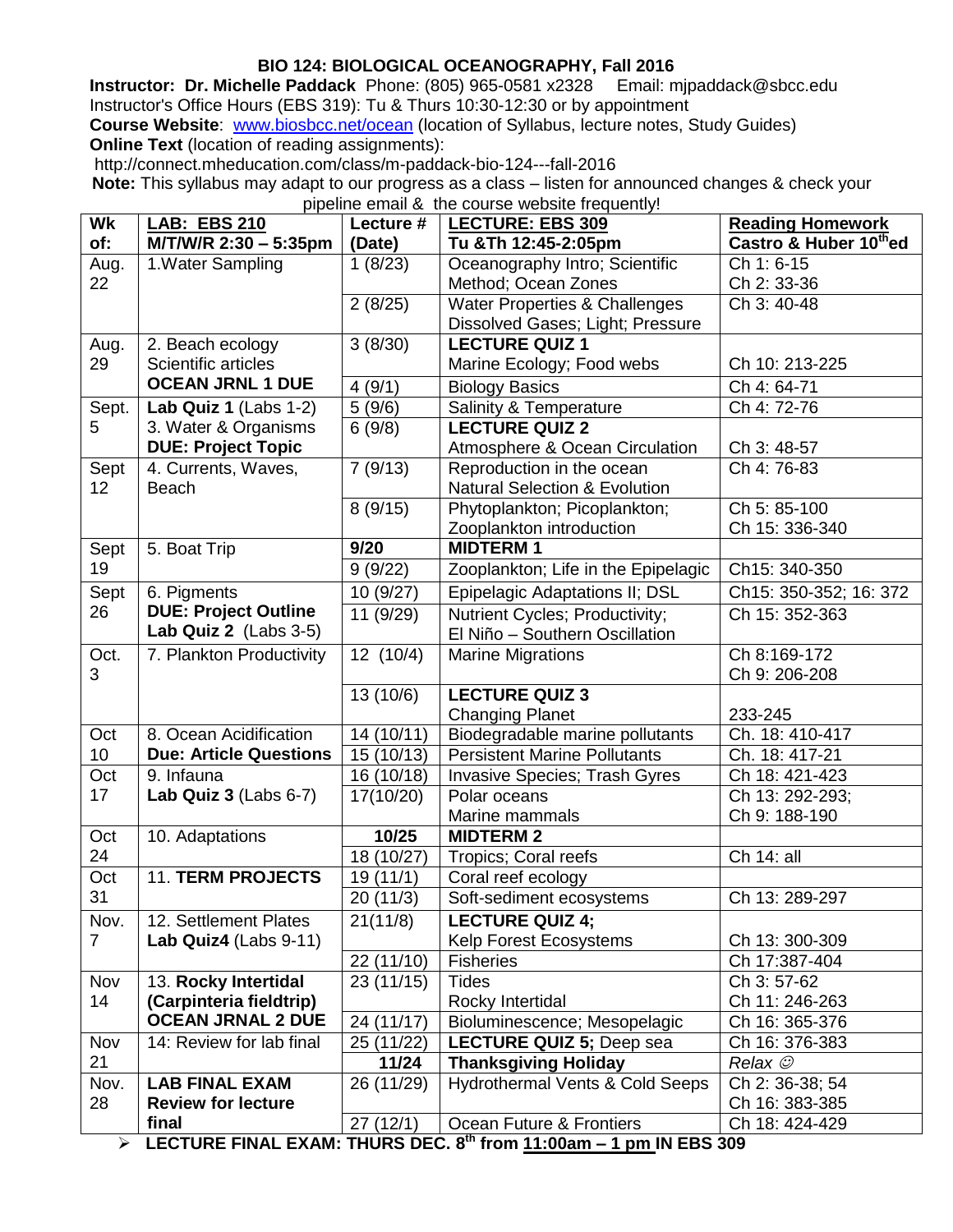## **Required Materials:**

**Textbook (required):** Marine Biology, by Castro & Huber, 10<sup>th</sup> edition – **online access required Lab book (required):** Biological Oceanography Lab Manual, Paddack & Anderson, 2016.

**Welcome to Biological Oceanography!** This course is an introduction to the amazing world that awaits you just offshore. It is designed for non-majors in science but will also be valuable for biology majors interested in marine science.

In this class, we will be learning about the connections between the physical environment of the oceans and marine organisms, focusing on biological adaptations and ecology. We will be working with these concepts in both lecture and lab. The lab is your chance to put your learning into action, proving concepts for yourself and using tools & skills used by oceanographers worldwide to study the marine realm.

My goal is to help you discover how the oceans influence life on Earth, including your own. Along the way, you will better understand biology and ecology as you discover the many connections you have with the ocean and develop the ability to integrate scientific literacy and thinking into your daily life.

*This course satisfies the SBCC general education requirement in Natural Sciences and is transferable to both UC and CSU as a general education laboratory science course. This course does not apply toward the Biology major at SBCC.*

#### **Student Learning Outcomes (SLO's) for Bio124 Biological Oceanography:**

1. Physical: Summarize the major physical aspects of the oceans (salinity, temperature, dissolved oxygen, nutrients, pH), how each one varies or does not vary, and how each one affects marine life (geographically and/or seasonally).

2. Adaptations: Describe basic adaptations that occur in marine pelagic organisms to facilitate buoyancy, migrations, and reproduction.

3. Communities: Compare and contrast marine benthic communities in tropical, polar, and deep-sea marine environments.

4. Lab: Recognize the major pieces of oceanographic equipment, what each one samples or measures, and what the sample or measurement can tell about the ocean.

**GRADING** will be determined by the total percentage earned in the course. There is one letter grade for this 4 unit class (lecture and lab together) which will be based upon your percentage of points earned out of a possible 1,000 points using the following scale. A student who shows strong effort and/or improvement in the course may be bumped up into the next higher level at my discretion. A+: >97% A: 93-96.9% A-: 89.5-92.9% B+: 87-89.5% B: 83-86.9% B-: 80-82.9% C+: 75-79.9% C: 70-74.9%

D+: 67-69.9% D: 63-66.9% D-: 60-62.9% F: <60% Students taking pass/no pass must get at least 67 to pass the class.

Points are earned as follows:

| <b>Lecture Activities</b>                           | <b>Pts</b> | $%$ of<br>grade | <b>Lab Activities</b>                           | <b>Pts</b> | $%$ of<br>grade |
|-----------------------------------------------------|------------|-----------------|-------------------------------------------------|------------|-----------------|
| Reading Assignments (10 @ 7 pts each)               |            | 8%              | Lab Exercises (14@10 pts ea)                    | 140        | 14%             |
| Lecture Quizzes (6 at 10 pts each<br>- drop lowest) |            | 5%              | Lab Quizzes (4 at 10 pts each -<br>drop lowest) | 40         | 4%              |
| Midterm 1                                           |            | 10%             | Ocean Journals (2 @ 10 pts ea)                  | 20         | 2%              |
| Midterm 2                                           | 100        | 10%             | <b>Acidification Worksheet</b>                  | 50         | 5%              |
| Midterm 3                                           | 100        | 10%             | Project topic (on-time)                         | 5          | .5%             |
| Lecture Final                                       | 100        | 10%             | <b>Project Outline</b>                          | 10         | $1\%$           |
| Participation (Lecture & Lab)                       | 55         | 5%              | Project                                         | 100        | 10%             |
|                                                     |            |                 | Lab Practical Exam                              | 100        | 10%             |
|                                                     |            |                 | Lab Manual                                      | 10         | 1%              |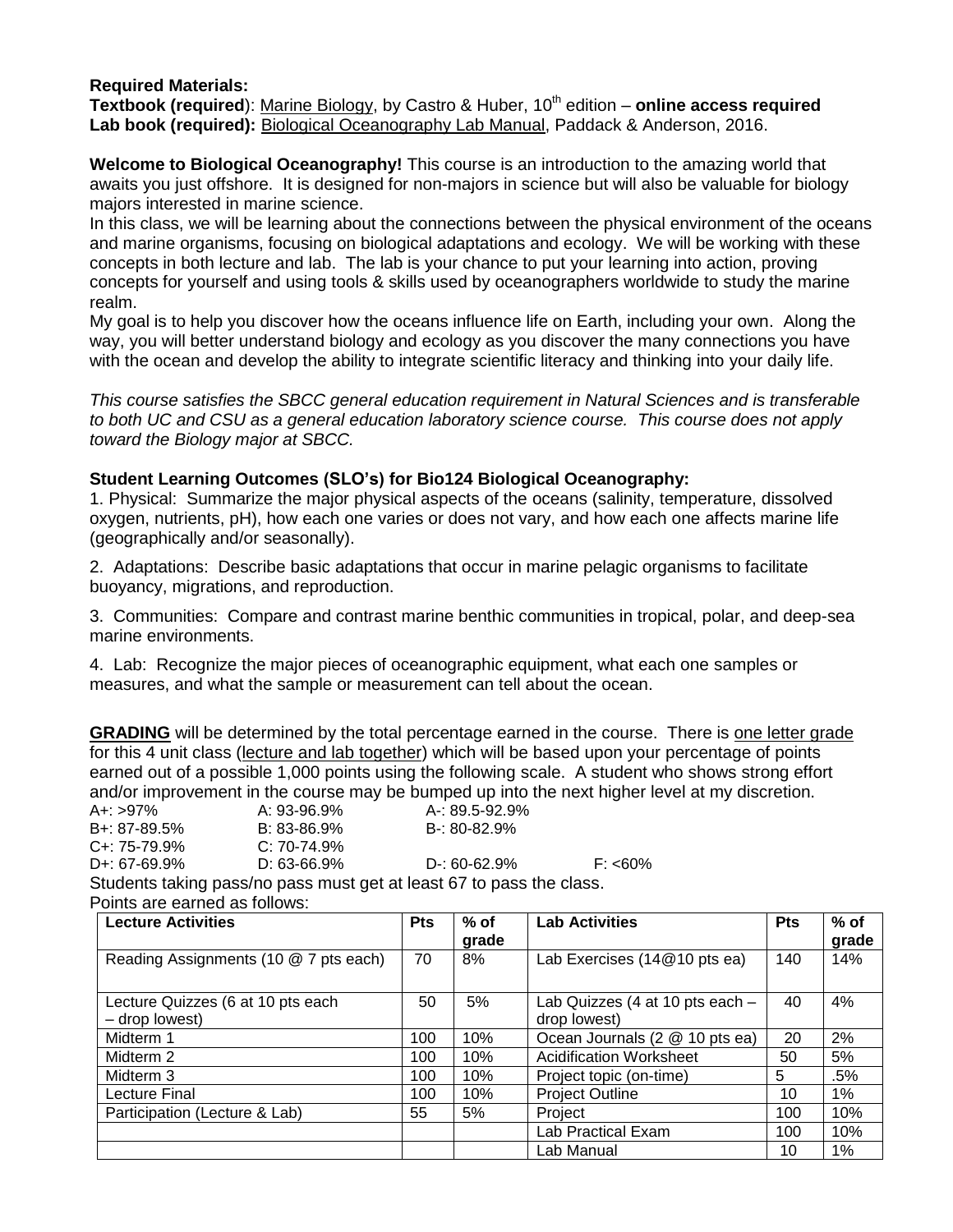# **NOTE: 10% per day late will be deducted from grades for all late assignments**

**Extra Credit** opportunities will be offered throughout the semester and announced in class. If you hear of an activity/lecture/etc that you think would be a valuable learning experience, let me know. All extra credit opportunities will be no cost, or a no cost option will be available.

Here are some Extra Credit opportunities you will have the opportunity to do:

- 1. News Flash: If you read or hear a news article about the ocean environment, share it with the class (a quick summary). You may do up to 3 of these (3 points each).
- 2. Local scientific lectures/films (will be announced). Worth 5 points each.
	- For any lecture/presentation you attend, you must hand in:
		- a) the notes you took during the lecture;
		- b) a brief summary of the lecture/presentation;
		- c) 2-3 sentences of your thoughts/reaction/questions

**Participation:** A key element of the sciences is to be inquisitive and interactive with your subject and your peers. Your participation is therefore an important part of your learning, so is a part of your grade. Do not be afraid to ask questions or to seek help in understanding from your instructor or your peers – discussion & debate are important aspects of science. **I encourage you to ask questions in class**. If you don't understand something, it is most likely that someone else in the class shares your confusion. The easiest way to resolve your misunderstanding is to speak up.

All science classes build on the foundations laid in each lecture, so it is important that you *do not get behind*. Text readings will support the lecture material, but additional material WILL be presented in lectures. Therefore, if you are absent, it is important that you get class notes from a classmate.

**Tardiness/Absences:** Please be on time! Coming in late is confusing for you and disruptive for the class. If you miss more than 3 lectures &/or 2 labs you are subject to being dropped.

**Lecture Quizzes:** There will be a total of 6 lecture quizzes/in-class work – 5 quizzes are scheduled and 1 is a 'pop' in-class work. Scheduled quizzes will be closed-book on material from the previous 2 lectures. Your lowest lecture quiz score will be dropped or considered extra credit. Make-ups ONLY with a documented valid absence (e.g., doctor's note).

**Exams** will be a combination of scantron & short answer. Each mid-term will cover material up to the test. The final exam will be half material from the last third of the class and half cumulative. No exit/re-entry allowed during exams, so be sure that you use the restroom prior to the exam. You must bring a #2 pencil and 100 question scantron form to each exam. NOTE THE TIME OF THE FINAL (11-1) differs from the regularly scheduled lecture time!

## **ASSIGNMENTS**:

## **Reading Assignments**

Access to the online text is **required**. This will provide you with helpful tools to succeed in this class. There will be reading assignments each week. As you do the reading assignments, the online system will 'quiz' you to help ensure you understand the material. You will receive a full score for each assignment as long as you complete all of the questions, regardless of how many are correct. I will be able to see your progress and to see which topics require more explanation and in-class discussion. Instructions for logging into your text are on the last page of this syllabus.

Reading assignments are due on Monday of each week, based on the readings for the previous week. I recommend, however, that you do the assignments in time to prepare you for the week for the week to come.

There will be a reading assignment for each week, but only 10 will be required, so you may choose which ones to do. Any ones that you do beyond the required 10 will be considered extra credit (and will help you greatly!).

**Ocean Journals** are 2 short outside assignment (literally). You will be required to write an essay that includes at least 2 journal entries and an analysis. Each journal entry will be based upon a minimum of 20 minutes spent outside of class/lab during the semester where you take time to simply observe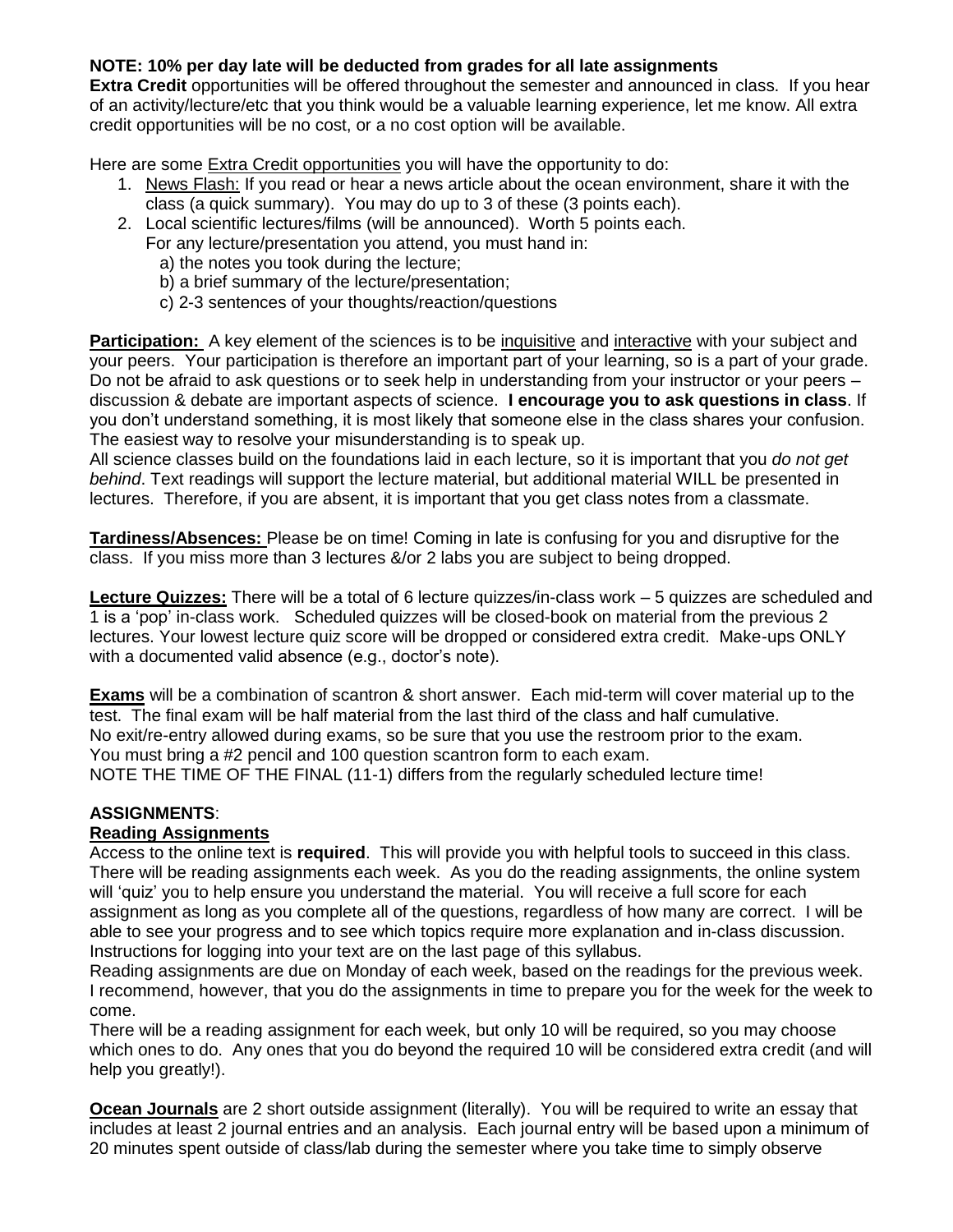whatever aspects of the ocean interest you (e.g., the waves, particular marine organisms, tide pools, etc.) The details for this exercise can be found in your lab manual under the tab "Ocean Journal".

**Term Project** will be a short, formal presentation on the biology and/or ecology of any aspect of biological oceanography. You will work on and present your project in lab. A list of suggested topics will be provided on the class website, or you may come up with your own idea.

Your topic must be based upon published scientific studies. Topics & outlines must be cleared with the instructor - only one student can write on each topic so sign up early.

The project will be an oral 8 minute (solo) or 15 min (buddy team) presentation - each team member must take part in the oral presentation. This will provide you with valuable presentation and collaborative skills as well as help to teach each other about the interesting topics you have researched.

Although the presentation is oral, you are required to submit in printed form your topic, outline, an annotated bibliography, and an abstract prior to the presentation date (see syllabus). The format of the presentation is your choice – PowerPoint is recommended as it is a tool you will use again & again, but you are welcome to use any other format (e.g., overheads, the blackboard, a poster, an artistic representation), as long as you are able to convey the information to the class in a meaningful, understandable, & engaging way. On the day of your presentation, you must bring in a printed abstract and bibliography. Your sources must include of at least 1peer-reviewed scientific article.

#### **Be sure you understand the difference between a peer-reviewed, scientific article and one written for the public.**

Do not try to read an article that you do not understand. Periodicals are available in our library both electronically and in print- new ones are in the mezzanine and older ones are in the stacks (often bound in volumes). Take advantage of our amazing librarians at the Luria library for help on finding articles. Some excellent, on-line scientific journals which provide free on-line access to some or all articles include: Marine Ecology Progress Series, Journal of Marine Biology, Current Biology, Bioscience, Ca. Fish & Game Bulletin, Science, Nature, PLoSONE and PLoSBiology.

Your lab manual contains format instruction sheet, rubric, and in-class pointers.

**Lab Quizzes**- will be given during the first 10 minutes of each lab in which they are scheduled. They will cover lab material from the previous labs as well as test your preparedness for the lab you are about to do (read over your labs BEFORE class!). Students who are late will not have time extended for quizzes. Make-ups will be given only with a valid doctor's note. The lowest scoring quiz will be dropped.

**Lab Exercises**-– Your lab notebook has all of the labs you will do (with the exception of week #1, which will be passed out in the first lab). It is your responsibility to bring your lab notebook to class. Students who forget their printed labs will receive no higher than a 10/15 on that lab. Lab exercises are to be completed during the laboratory period and turned in or checked over before leaving.

Your role in this class: Congratulations on taking the initiative to learn a fascinating subject! This will be a class that will have you interacting directly with the things we are studying, and with each other. We will provide great tools for you to learn, but it is ultimately YOU who is responsible for your knowledge. If you need extra help, come to my office or make an appointment - I am here for YOU.

Respect your fellow classmates and instructor: **No cell phones, laptops, mp3s, I pads, Kindles, etc during class without prior permission from the instructor**. Any student who causes any disruption, such as using the above items or talking out of turn, will be given a single verbal warning and points will be deducted from participation grade. If the disruption continues then or any following classes, the student may be removed from class & will not be able to return until meeting with the Academic Dean. Accommodations for Students with Disabilities:

## **Disabled Student Programs & Services (DSPS)** [www.sbcc.edu/dsps](http://www.sbcc.edu/dsps)

coordinates all academic accommodations for students with documented disabilities at Santa Barbara City College. If you have, or think you might have, a disability that impacts your educational experience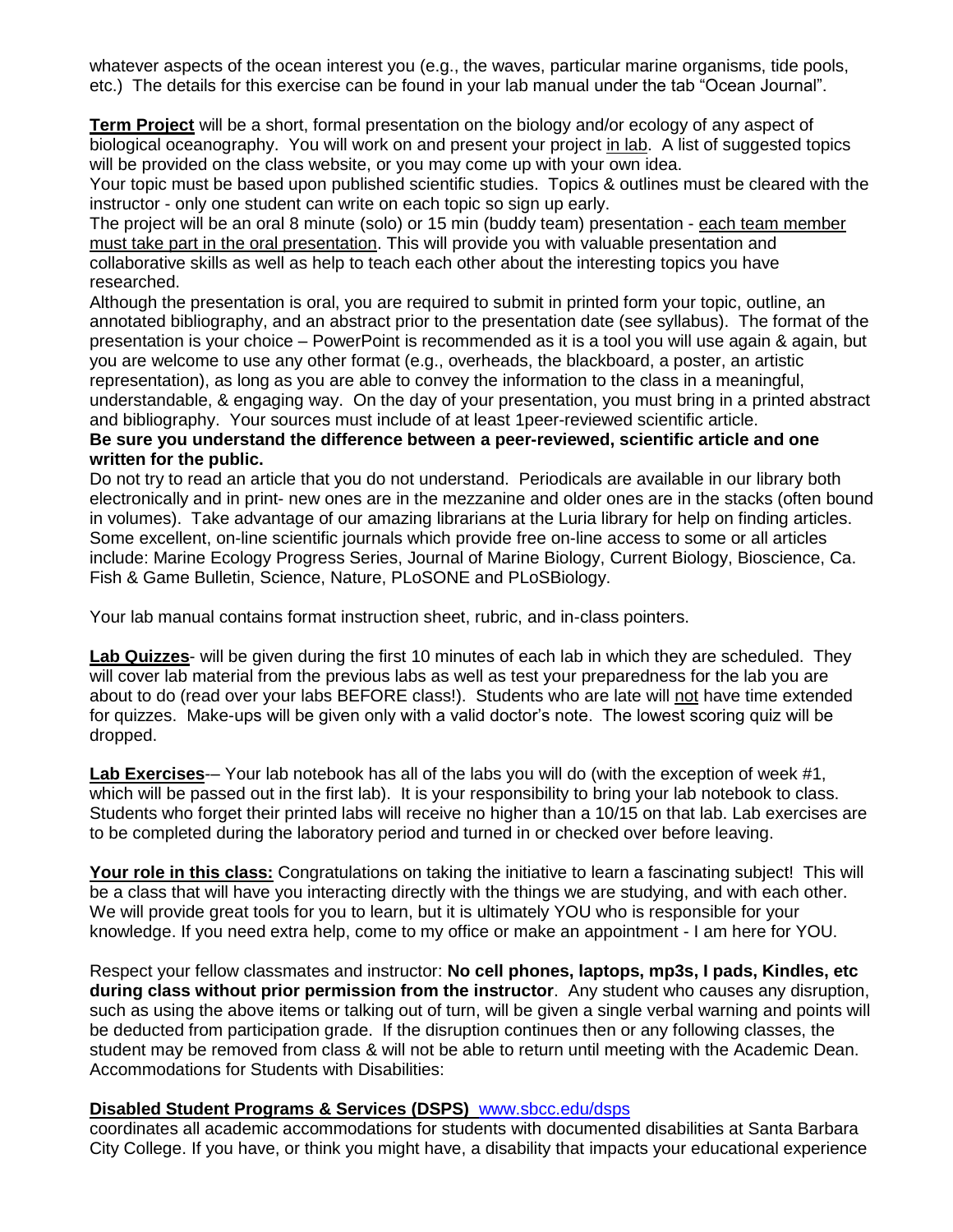in this class please contact DSPS to determine your eligibility for accommodations. DSPS is located in the Student Services (SS) Building, Room 162. Their phone number is 805-730- 4164. If you are already registered with DSPS please submit your accommodation requests via the 'DSPS Online Services Student Portal' as soon as possible. Once submitted and confirmed please visit with me about your specific accommodations.

#### **Please complete this process in a timely manner to allow adequate time to provide accommodation.**

I do not post grades but will check in with you periodically. It is important that you keep track of how you are doing in class. Below is chart to help you keep track of your grades. Record your grade for each assignment in the 'Points earned' column. To calculate your grade at any time in the semester, add up all of the points you have earned so far plus all Extra Credit earned. Divide this number by the total of all of the maximum points for those assignments (but not Extra Credit). Multiply this number by 100 for your % score. Remember that you can drop your lowest lecture quiz and lowest lab quiz scores.

| <b>Lecture Activities</b> | <b>Points</b><br>offered | <b>Points</b><br>earned | <b>Lab Activities</b>      | <b>Points</b><br>offered | <b>Points earned</b> |
|---------------------------|--------------------------|-------------------------|----------------------------|--------------------------|----------------------|
| Online reading 1          | 5                        |                         | Ocean Journal 1            | 20                       |                      |
| Online reading 2          | $\overline{5}$           |                         | Ocean Journal 2            | 20                       |                      |
| Online reading 3          | $\overline{5}$           |                         | Lab <sub>1</sub>           | 10                       |                      |
| Online reading 4          | 5                        |                         | Lab <sub>2</sub>           | 10                       |                      |
| Online reading 5          | 5                        |                         | Lab <sub>3</sub>           | 10                       |                      |
| Online reading 6          | $\overline{5}$           |                         | Lab 4                      | 10                       |                      |
| Online reading 7          | $\overline{5}$           |                         | Lab <sub>5</sub>           | 10                       |                      |
| Online reading 8          | 5                        |                         | Lab <sub>6</sub>           | 10                       |                      |
| Online reading 9          | $\overline{5}$           |                         | Lab <sub>7</sub>           | 10                       |                      |
| Online reading 10         | 5                        |                         | Lab <sub>8</sub>           | 10                       |                      |
| Online reading 11         | 5                        |                         | Lab <sub>9</sub>           | 10                       |                      |
| Online reading 12         | $\overline{5}$           |                         | Lab <sub>10</sub>          | 10                       |                      |
| Online reading 13         | $\overline{5}$           |                         | Acidification<br>Worksheet | 10                       |                      |
| Online reading 14         | $\overline{5}$           |                         | Lab <sub>11</sub>          | 10                       |                      |
| Online reading 15         | 5                        |                         | Lab <sub>12</sub>          | 10                       |                      |
| Lecture Quiz 1            | 10                       |                         | Lab <sub>13</sub>          | 10                       |                      |
| Lecture Quiz 2            | 10                       |                         | Lab <sub>14</sub>          | 10                       |                      |
| Lecture Quiz 3            | 10                       |                         | Lab Quiz 1                 | 10                       |                      |
| Lecture Quiz 4            | 10                       |                         | Lab Quiz 2                 | 10                       |                      |
| Lecture Quiz 5            | 10                       |                         | Lab Quiz 3                 | 10                       |                      |
| Lecture Quiz 6            | 10                       |                         | Lab Quiz 4                 | 10                       |                      |
| Drop lowest quiz          |                          |                         | Drop lowest quiz           |                          |                      |
| Midterm 1                 | 100                      |                         | <b>Project Topic</b>       | 5                        |                      |
| Midterm 2                 | 100                      |                         | Project Outline            | 10                       |                      |
| Midterm 3                 | 100                      |                         | <b>Term Project</b>        | 100                      |                      |
| Final                     | 100                      |                         | Lab Practical              | 100                      |                      |
| Participation             | 50                       |                         | Lab Manual                 | 10                       |                      |
| <b>Extra Credit</b>       |                          |                         | <b>Extra Credit</b>        |                          |                      |
| <b>Extra Credit</b>       |                          |                         | <b>Extra Credit</b>        |                          |                      |
| <b>Extra Credit</b>       |                          |                         | <b>Extra Credit</b>        |                          |                      |
| <b>Grand TOTAL</b>        |                          |                         |                            |                          |                      |